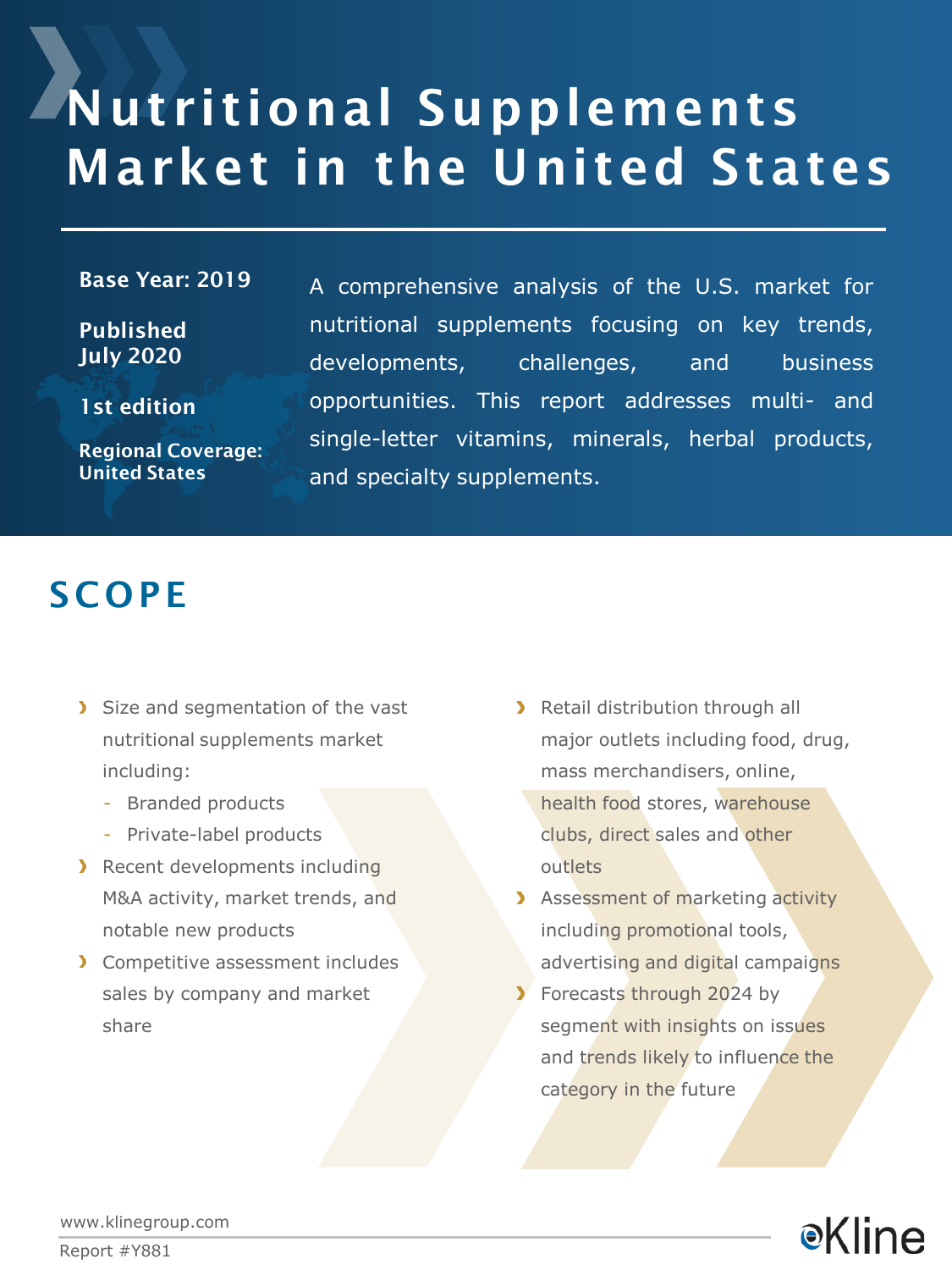# **TABLE OF CONTENTS**

#### Introduction

#### Executive Summary

An overview of the report findings

#### Market Segments

For each of the four segments shown in Table 1, the following information will be provided:

- Category performance
- Recent developments
- Competition
- Retail distribution
- Marketing activity
- Outlook

### **Table 1. SEGMENTS COVERED**





www.klinegroup.com

Report #Y881